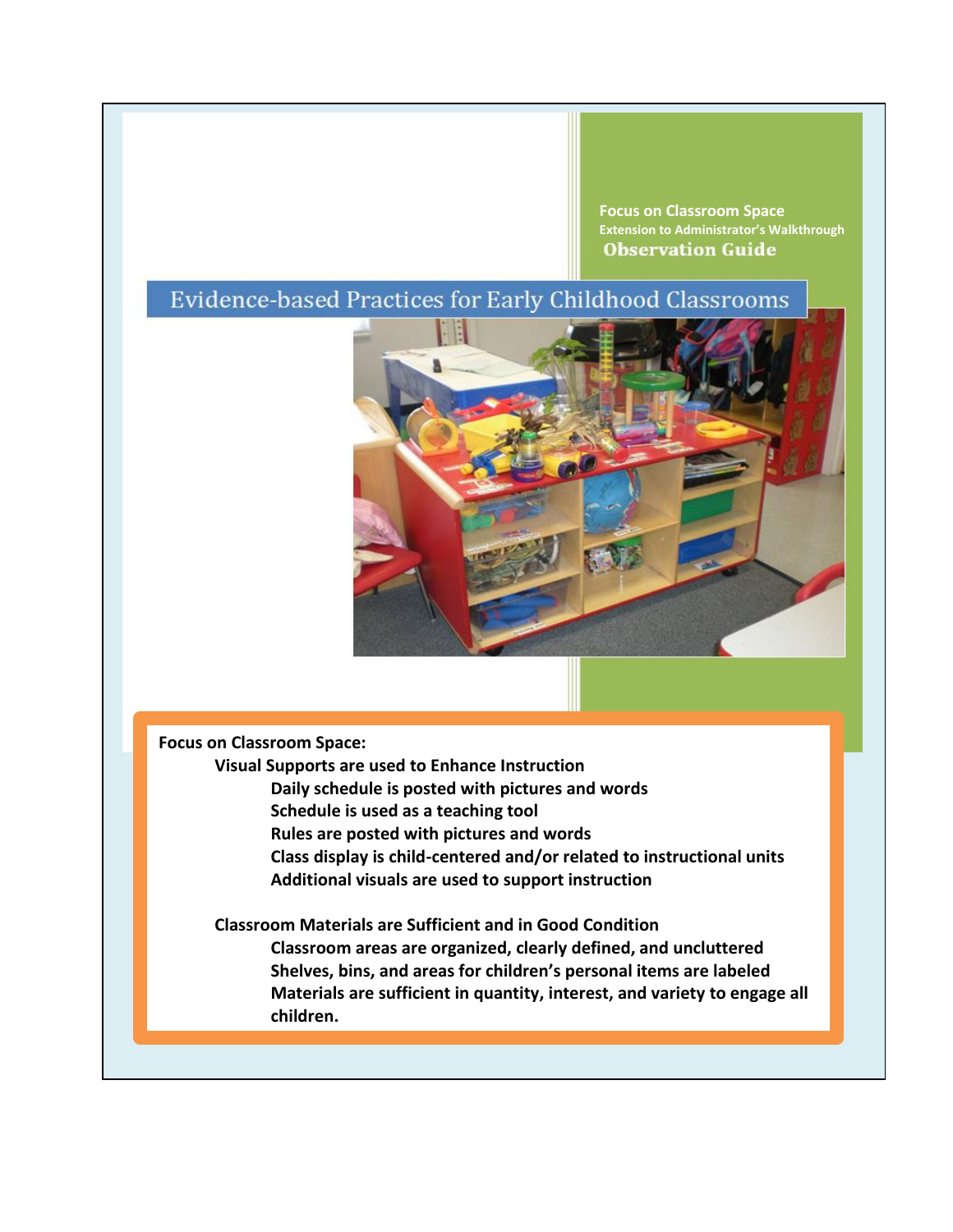| 1. Visual supports are used to enhance instruction                                                                                                                                                                                                                                                                                   |                                                                                                                                  |
|--------------------------------------------------------------------------------------------------------------------------------------------------------------------------------------------------------------------------------------------------------------------------------------------------------------------------------------|----------------------------------------------------------------------------------------------------------------------------------|
| 1a. Daily schedule is posted with pictures and words.                                                                                                                                                                                                                                                                                |                                                                                                                                  |
| Quality indicators:<br>The schedule is taught or referred to throughout the<br>day and throughout the school year.<br>The daily schedule is posted at the children's eye level<br>$\bullet$<br>and is visible from most areas of the room.<br>Rules are age appropriate and do not contain vague<br>language (such as "nice hands"). |                                                                                                                                  |
| Questions to ask:<br>How often do you refer to the schedule throughout the<br>$\checkmark$<br>day?<br>How do you use the schedule to teach the routine and<br>class expectations?                                                                                                                                                    |                                                                                                                                  |
| 1b. Schedule is used as a teaching tool to enhance transitions.                                                                                                                                                                                                                                                                      |                                                                                                                                  |
| Quality indicators:<br>Teachers refer to the schedule throughout the day<br>$\bullet$<br>using it to share expectations.<br>Teachers use the schedule to prepare children for<br>$\bullet$<br>changes in activities and movement from one<br>instructional time to another.                                                          | What are we doing now?<br>Action<br>itory<br>Time<br>Snack<br>Time<br>Rest<br>$\frac{\alpha y}{1 \text{ cm} t}$<br>Tema<br>Time. |
| Questions to ask:<br>How do you use the daily schedule to support transitions?<br>$\checkmark$<br>How often do you refer to the schedule throughout the<br>day?                                                                                                                                                                      | Outside Play<br>$930 - 100$<br>Group Activi<br>10:05 10<br>Centers<br>Clean-up and<br><b>Story Time</b>                          |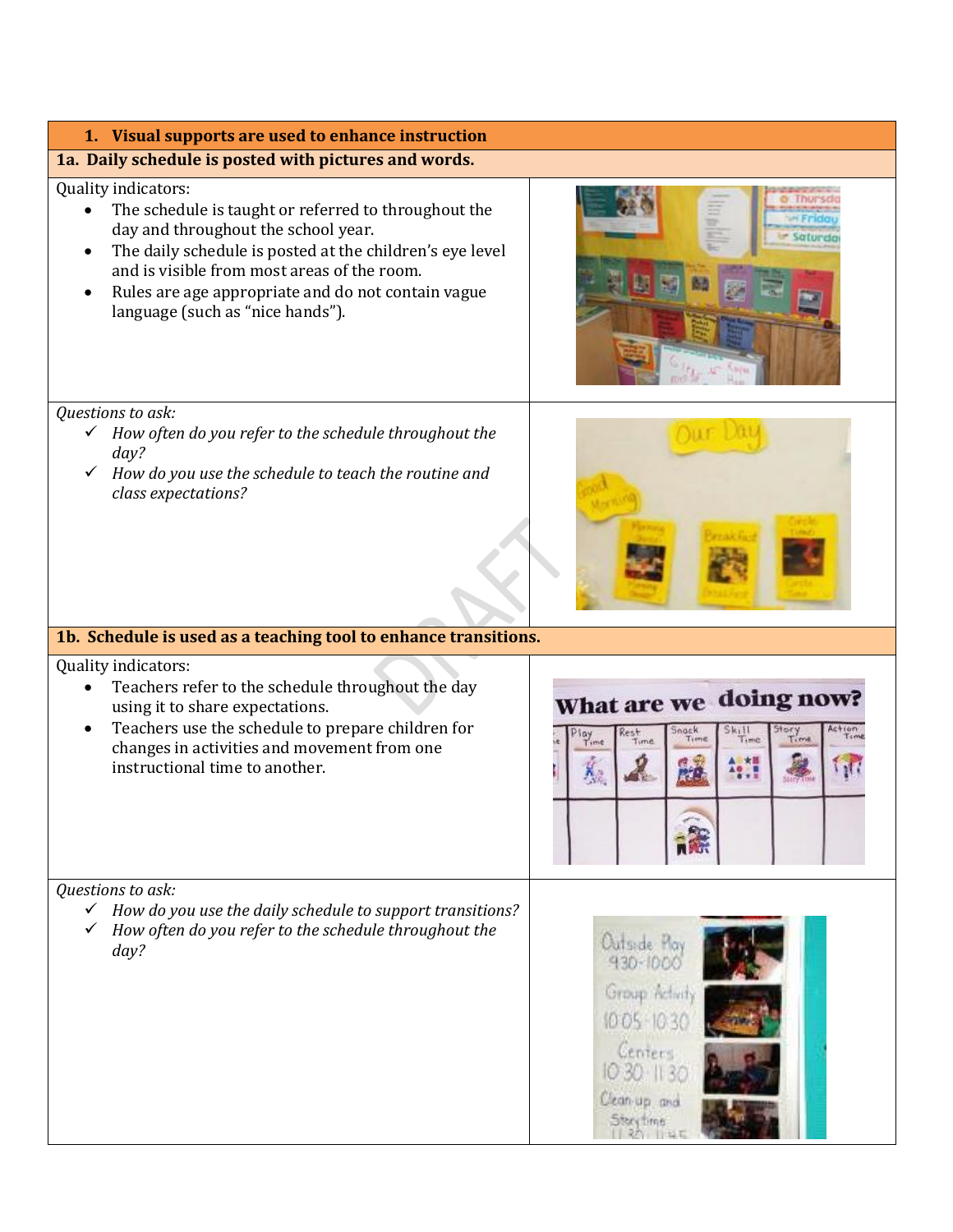#### **1c. Rules are posted with pictures and words.** Quality indicators: Children are able to see the rules, posted with pictures We Use to Lear and words, from all areas of the room. Pictures are provided that clearly define the rules of the looking eyes classroom. The number of rules ranges from three to five rules. listening ears Children participate in rule development. voices soft Rules are referred to throughout the school day and school year. vaiting hands Rules are easily understood by young children. quiet feet *Questions to ask:* Time<br>klist *How do you develop the classroom rules?* Find your<br>circle *How do you teach the rules to the children? How often do you refer to the rules throughout the day or*  sit on *the school year?* floor *How do you address rules that have been broken* Quiet hands on teacher Ready to listen **1d. Class displays are child-created and/or related to instructional units.** Quality indicators: The classroom display changes throughout the year. *Artistic Process Emphasized:* The display is predominantly child created. *Children are*  There is variety in the display – some projects are *permitted to explore*  academic such as writing or patterning, some projects *and create* are class projects, and some are purely for exploration and creative expression. The materials are hung at eye level. Encourage the artistic process by allowing children to explore and create with art materials. Avoid products that are adult-directed and allow little creative expression. *Questions to ask: When are children allowed to create their own artwork or explore with creative materials? Product development Are children allowed to create class projects that differ is emphasized: from the teacher provided samples? Adult directed activity with minimal creative expression.*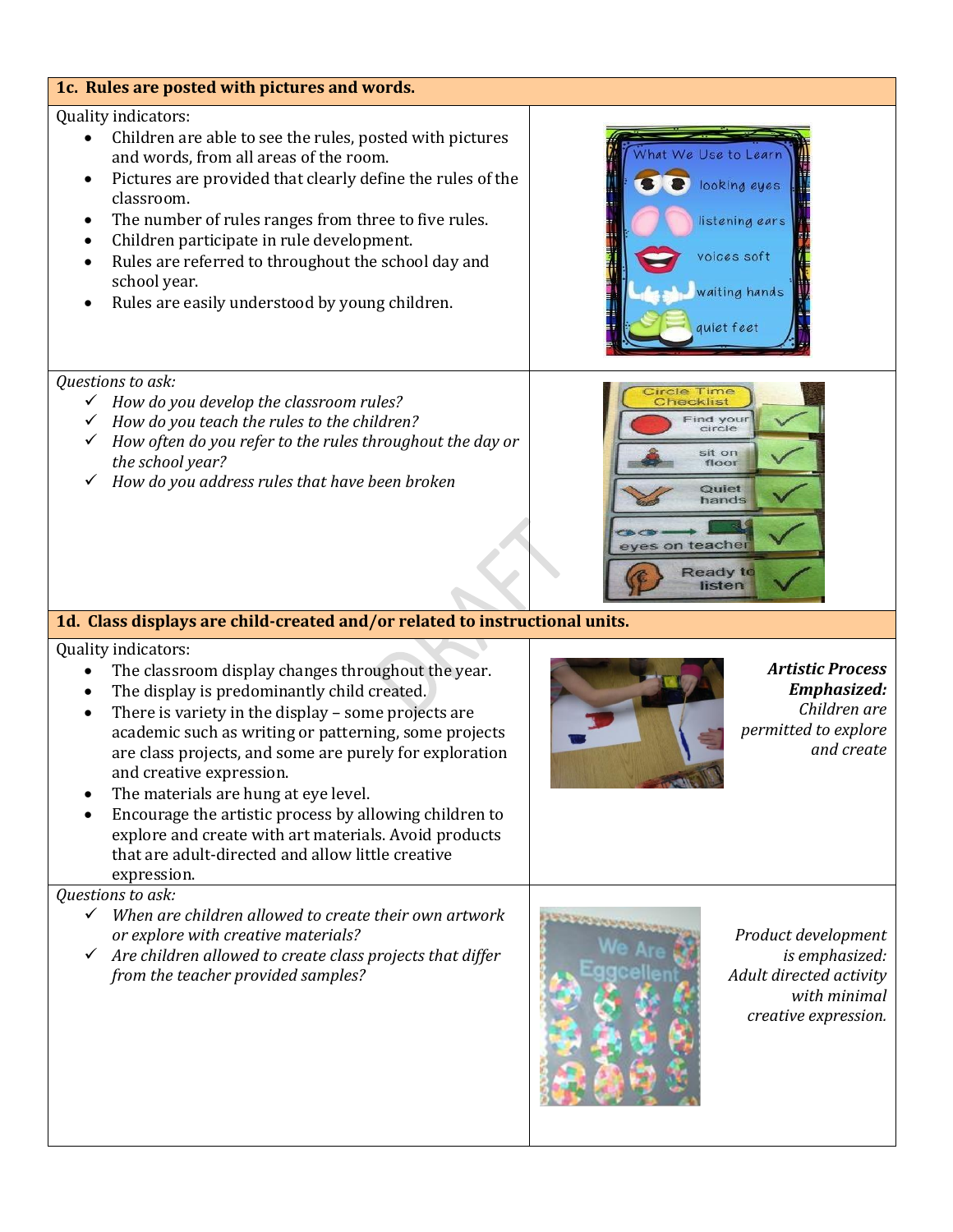#### **1e. Additional visual supports are used to support instruction.**

#### Quality indicators:

- Use of pictures to support verbal communication such as stop signs, individualized picture schedules, scripted stories for social situations or first/then boards.
- Incorporation of manipulatives to support stories, finger plays and pictures paired with written words.
- Labeled shelves for organization.
- Visual supports provide non-verbal reminders and can enhance oral language development.



#### *Questions to ask:*

- *How do you incorporate visual supports to enhance instruction?*
- *How do you use picture cues to support children who are having difficulty with task completion, following the schedule or adhering to rules?*
- *Are they consistently used throughout the day, month or year?*
- *Are they revised as needed?*



## **2. Classroom materials are sufficient and in good condition.**

## **2a. Classroom areas are organized, clearly defined, and un-cluttered.**

Quality indicators:

- All areas of the room are clearly defined.
- Materials are organized and easily accessed by children and adults.
- Storage of materials not being used in centers or for current instructional units is minimal and not taking up classroom space.

*Questions to ask:*

- *How often do you rotate materials?*
- *How many of the classroom materials are available for use by the children?*
- *Which materials in the classroom can only be accessed by adults?*